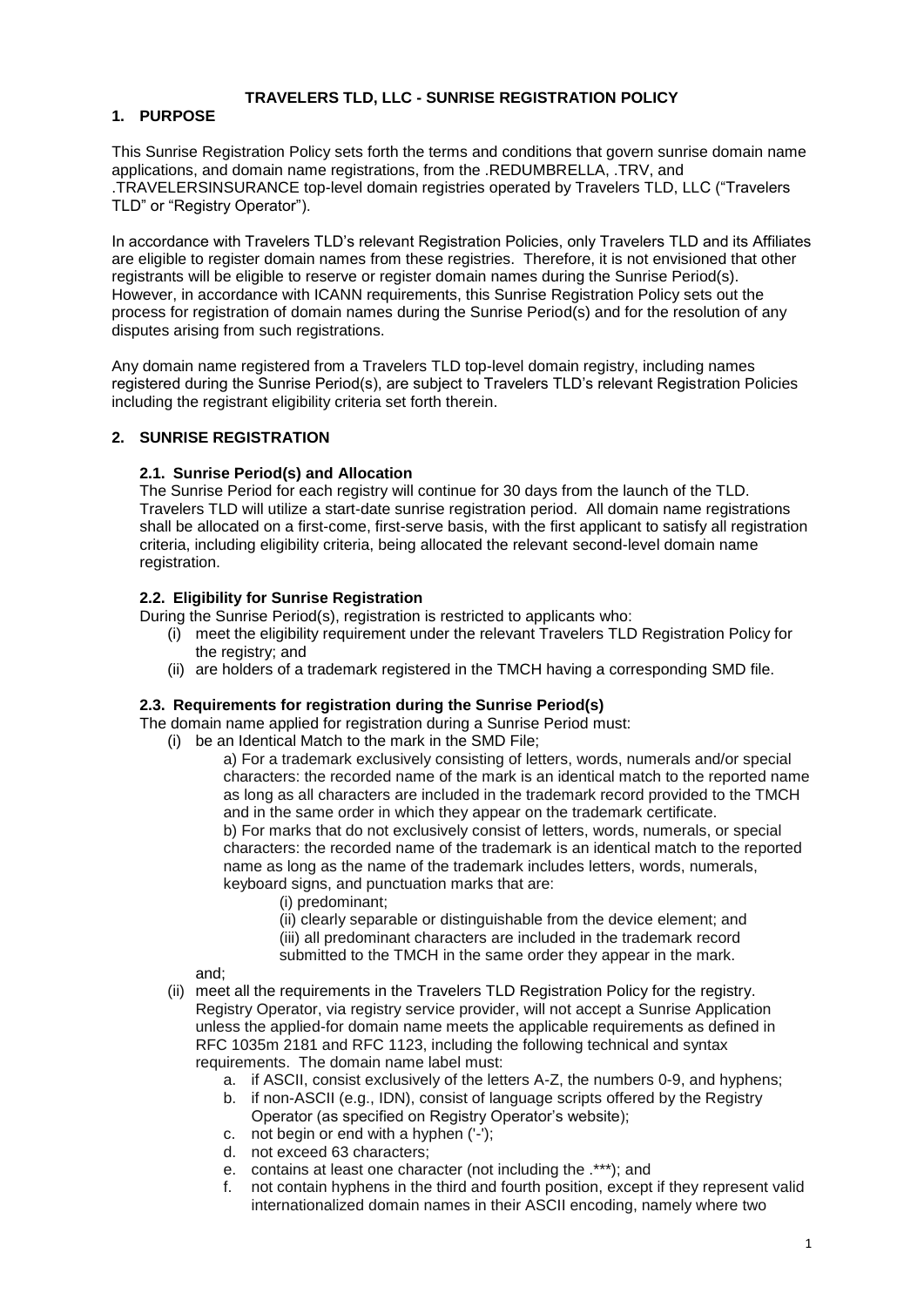consecutive hyphens (-) are used in the 3rd and 4th positions, when preceded by "xn" and followed by a label that corresponds with an IDN containing characters referred to above.

#### **2.4. Sunrise Application Validation**

Sunrise applications submitted during the Sunrise Period(s) are subject to validation before Registry Operator will issue a domain name registration. Registry Operator, or a validation agent appointed by Registry Operator, may attempt to verify that the domain name applied for during the Sunrise Period is an identical match to the Validated Mark in the SMD File, meaning that the proposed domain name consists of the complete and identical textual elements of the mark in accordance with section 4.2.1 of the TMCH Guidelines. If Registry Operator and/or the validation agent are unable to validate the sunrise application, Registry Operator may reject the sunrise application.

## **3. SUNRISE DISPUTE RESOLUTION**

#### **3.1. Sunrise Registration Challenges**

All sunrise registrations are subject to Travelers TLD's Sunrise Dispute Resolution Policy, which is incorporated herein by reference. Before filing a complaint with a Provider pursuant to the Sunrise Dispute Resolution Policy, a complainant must contact Registry Operator at [ngtld](mailto:ngtld-abuse@cscinfo.com)[abuse@cscinfo.com](mailto:ngtld-abuse@cscinfo.com) and provide Registry Operator with an explanation of the basis for the to-befiled complaint. Upon receipt of such a communication, Registry Operator will attempt to resolve the matter informally. If Registry Operator, in its sole discretion, determines that it is unable to resolve the matter, Registry Operator will notify the complainant to submit its complaint to a Provider. Challenges may be filed with a Provider pursuant to the Sunrise Dispute Resolution Policy for a period of ninety (90) days following conclusion of the Sunrise Period.

## **4. DEFINITIONS**

**Affiliate** *has the same meaning as defined in Registry Agreement.*

**Identical Match** *means that the domain name requested for registration is an identical match to the trademark submitted and verified by TMCH in that the label consists of the complete and identical textual elements of the mark in accordance with section 4.2.1 of the TMCH Guidelines available at: http://www.trademark-clearinghouse.com/content/trademark-clearinghouse-guidelines-published.*

**Provider** *means the dispute resolution provider appointed by Registry Operator to administer resolution of disputes arising under Travelers TLD's Sunrise Challenge Dispute Resolution Policy.* 

**Registry Operator** *means TRAVELERS TLD, LLC.*

**Registry Agreement** *means the agreement between Registry Operator and ICANN.*

**Registration Policies** *means the domain name registration policies governing the registration and use of domain names for the .REDUMBRELLA, .TRV, and .TRAVELERSINSURANCE top-level domains.* 

#### **Registry Rules** *mean:*

- *(i) this Sunrise Registration Policy as amended by Registry Operator from time to time;*
- *(ii) the relevant Registration Policy as amended by Registry Operator from time to time; and*
- *(iii) any other rules, regulations, or policies provided by Registry Operator and amended from time to time.*

**SMD File** *means a signed mark data file issued by the TMCH.*

**Sunrise Period(s)** *means the limited period of time mandated by ICANN during which eligible trademark holders may apply to a top-level domain registry operated by Travelers TLD for a domain name registration that matches their trademark.* 

**TMCH** *means the Trademark Clearinghouse*.